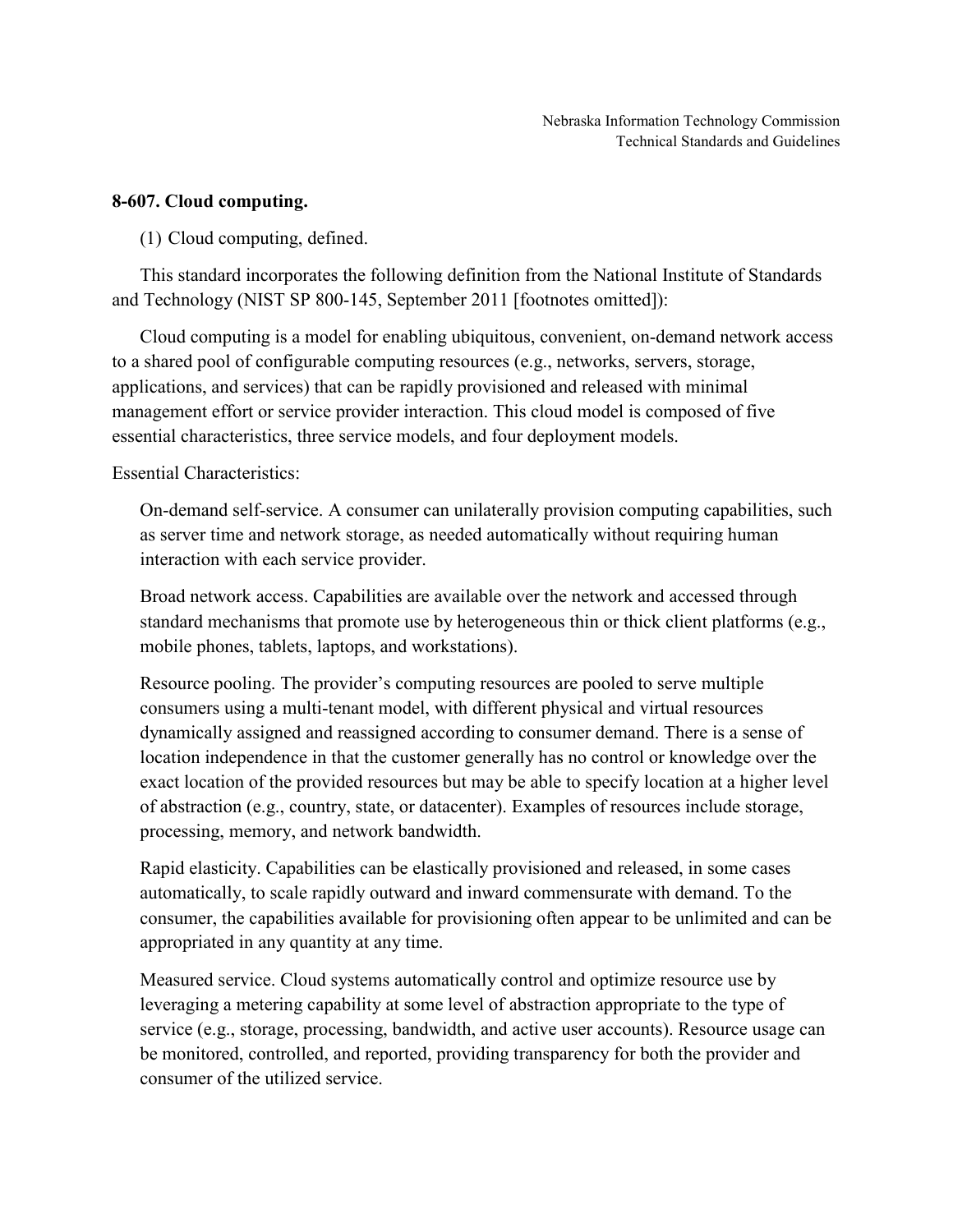Service Models:

Software as a Service (SaaS). The capability provided to the consumer is to use the provider's applications running on a cloud infrastructure. The applications are accessible from various client devices through either a thin client interface, such as a web browser (e.g., web-based email), or a program interface. The consumer does not manage or control the underlying cloud infrastructure including network, servers, operating systems, storage, or even individual application capabilities, with the possible exception of limited user-specific application configuration settings.

Platform as a Service (PaaS). The capability provided to the consumer is to deploy onto the cloud infrastructure consumer-created or acquired applications created using programming languages, libraries, services, and tools supported by the provider. The consumer does not manage or control the underlying cloud infrastructure including network, servers, operating systems, or storage, but has control over the deployed applications and possibly configuration settings for the application-hosting environment.

Infrastructure as a Service (IaaS). The capability provided to the consumer is to provision processing, storage, networks, and other fundamental computing resources where the consumer is able to deploy and run arbitrary software, which can include operating systems and applications. The consumer does not manage or control the underlying cloud infrastructure but has control over operating systems, storage, and deployed applications; and possibly limited control of select networking components (e.g., host firewalls).

Deployment Models:

Private cloud. The cloud infrastructure is provisioned for exclusive use by a single organization comprised of multiple consumers (e.g., business units). It may be owned, managed, and operated by the organization, a third party, or some combination of them, and it may exist on or off premises.

Community cloud. The cloud infrastructure is provisioned for exclusive use by a specific community of consumers from organizations that have shared concerns (e.g., mission, security requirements, policy, and compliance considerations). It may be owned, managed, and operated by one or more of the organizations in the community, a third party, or some combination of them, and it may exist on or off premises.

Public cloud. The cloud infrastructure is provisioned for open use by the general public. It may be owned, managed, and operated by a business, academic, or government organization, or some combination of them. It exists on the premises of the cloud provider.

Hybrid cloud. The cloud infrastructure is a composition of two or more distinct cloud infrastructures (private, community, or public) that remain unique entities, but are bound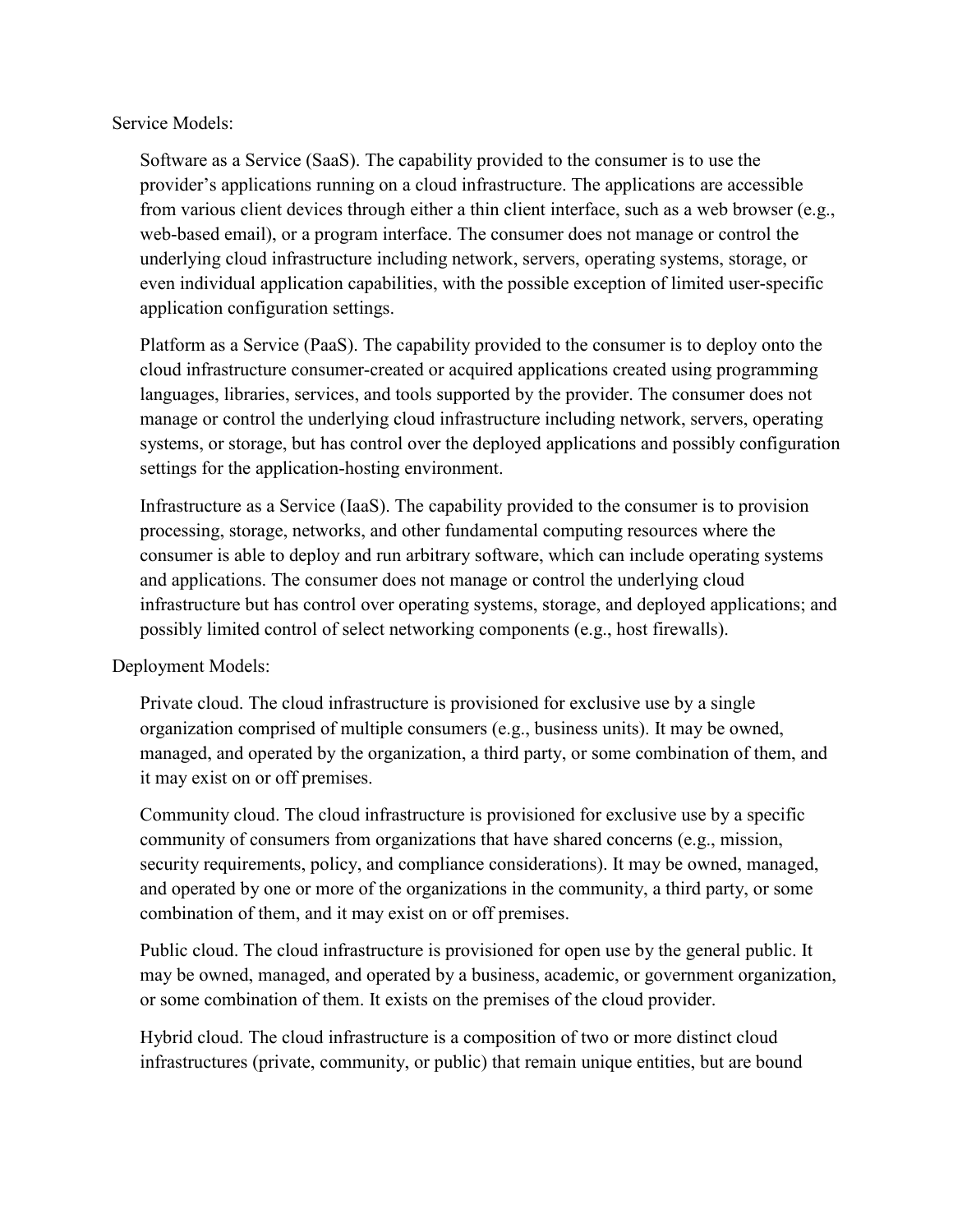together by standardized or proprietary technology that enables data and application portability (e.g., cloud bursting for load balancing between clouds).

Other Deployment Models [not part of the NIST definition]:

Government community cloud. A community cloud infrastructure provisioned solely for use by federal, state, and/or local government.

State cloud. The private cloud infrastructure provided by the Office of the CIO.

(2) Standard.

(a) The following table contains the acceptable uses of cloud computing by state agencies. The classification of the data to be processed or stored using cloud computing determines the acceptable options. If there is a mix of data classifications, the most restrictive data classification must be used.

| Data Classification          | Cloud Deployment Models |               |                                  |                    |              |              |
|------------------------------|-------------------------|---------------|----------------------------------|--------------------|--------------|--------------|
|                              | State Cloud             | Private Cloud | Government<br>Community<br>Cloud | Community<br>Cloud | Public Cloud | Hybrid Cloud |
| <b>RESTRICTED</b>            |                         |               |                                  |                    | ∾            |              |
| CONFIDENTIAL                 |                         |               |                                  |                    |              |              |
| <b>MANAGED ACCESS PUBLIC</b> |                         |               |                                  |                    |              |              |
| <b>PUBLIC</b>                |                         |               |                                  |                    |              |              |

 $(\checkmark)$  means an approved deployment model for cloud computing;

 $(\bigotimes)$  means an unapproved deployment model for cloud computing; and

 $(\triangle)$  means prior approval by the Office of the CIO is required.

(b) Prior approval process. An agency requesting prior approval of a cloud computing service must submit a service request to the Office of the CIO Service Desk. The request should provide detailed information about the cloud deployment model and data to be processed or stored using cloud computing. The Office of the CIO will respond to the request within four business days. The Office of the CIO may approve the request, approve the request with conditions, deny the request, or request additional information.

(c) Exemption for existing services. Cloud computing services in use on December 31, 2017, are exempt from the requirements of this section. The exemption for an existing service ends when either: (1) the current term of the agreement for such service expires; or (2) there are significant changes to the service.

(d) FedRAMP compliance. If the cloud service provider (CSP) does not have an official FedRAMP certification by an accredited third-party assessor organization (3PAO) and the CSP may store or process any CONFIDENTIAL or RESTRICTED data, the following conditions must be met or addressed in an agreement with the CSP: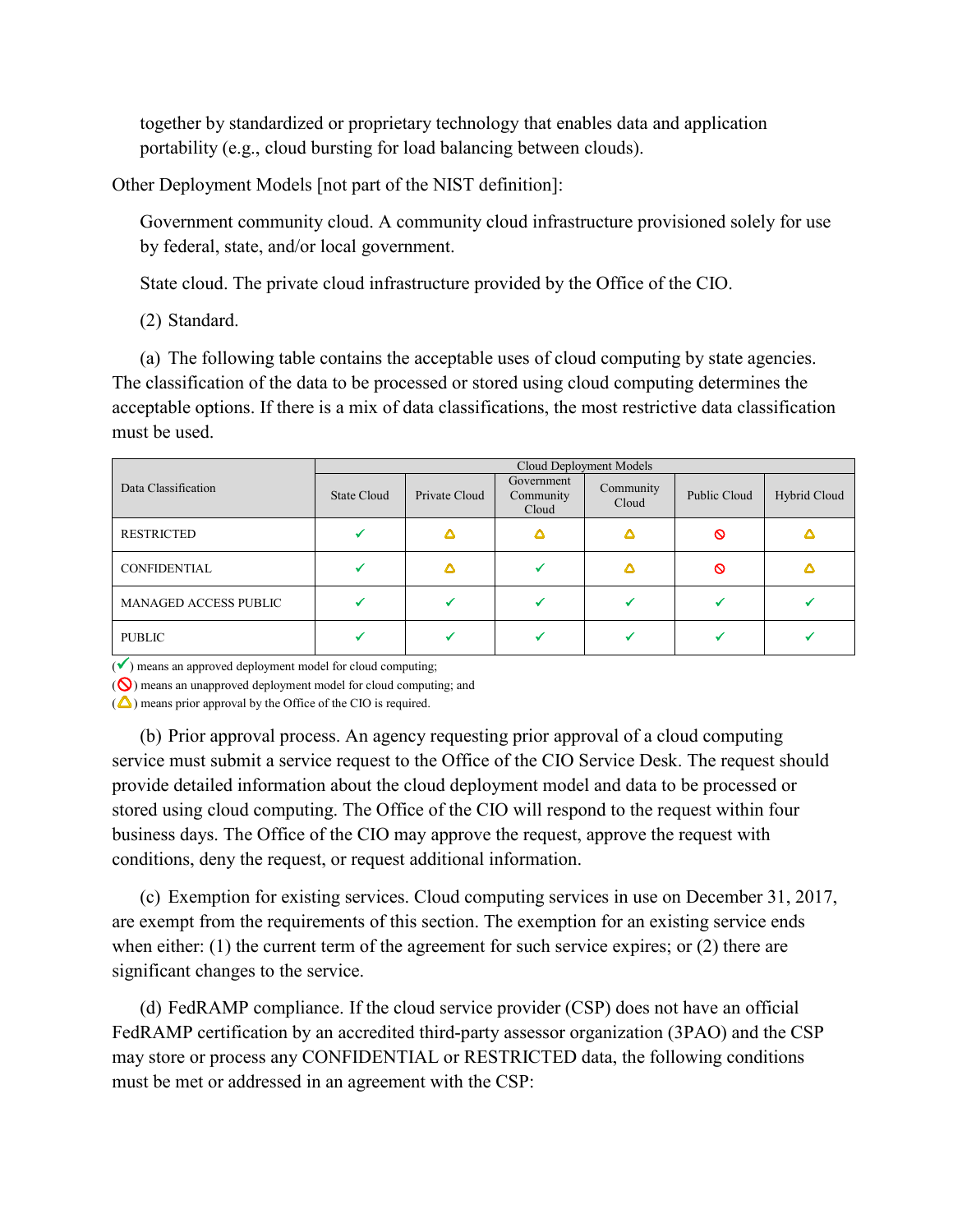(i) The cloud service provider or third-party host (CSP/3PH) must provide evidence of secure storage of access credentials that are at least equal to that of state's internal systems;

(ii) Access to the cloud service must require multi-factor authentication based on data classification levels;

(iii) De-provisioning of credentials must occur within two (2) hours of de-provisioning of the internal system credentials;

(iv) Information must be encrypted using IT approved technology for information in transit as well as information stored or at rest;

(v) Encryption key management will be controlled and managed by the state unless explicit approval for key management is provided to CSP/3PH by the agency;

(vi) All equipment removed from service, information storage areas, or electronic media that contained state information must have the information purged using appropriate means. Data destruction must be verified by the state before allowing that equipment, information storage space, or media to be destroyed or assigned for reuse. A certificate of destruction must be provided for equipment that has been destroyed;

(vii)CSP/3PH must provide vulnerability scanning and testing on a schedule approved by the state information security officer. Results will be provided to agency;

(viii) Patch management of hardware and software at the CSP/3PH are required to meet the same standards that are required at state;

(ix) CSP/3PH must meet all state requirements for chain of custody and information breach notification. CSP/3PH will maintain an incident management program that notifies the state within one (1) hour of a breach;

(x) CSP/3PH will provide evidence of audit and assessment of the security of the service environment, and will agree to reasonable inspection of such security by gency-authorized parties;

(xi) CSP/3PH is required to advise the state on all geographic locations of stored state information. CSP/3PH will not allow state information to be stored or accessed outside the United States. This includes both primary and alternate sites;

(xii) Privileged access roles at the CSP/3PH are required to meet the same vetting standards of privileged access personnel at the state, such as background checks, etc.;

(xiii) CSP/3PH's must have SLAs in place that clearly define security and performance standards;

(xiv) CSP/3PH will provide adequate security and privacy training to its associates, and provide the state information security officer with evidence of this training;